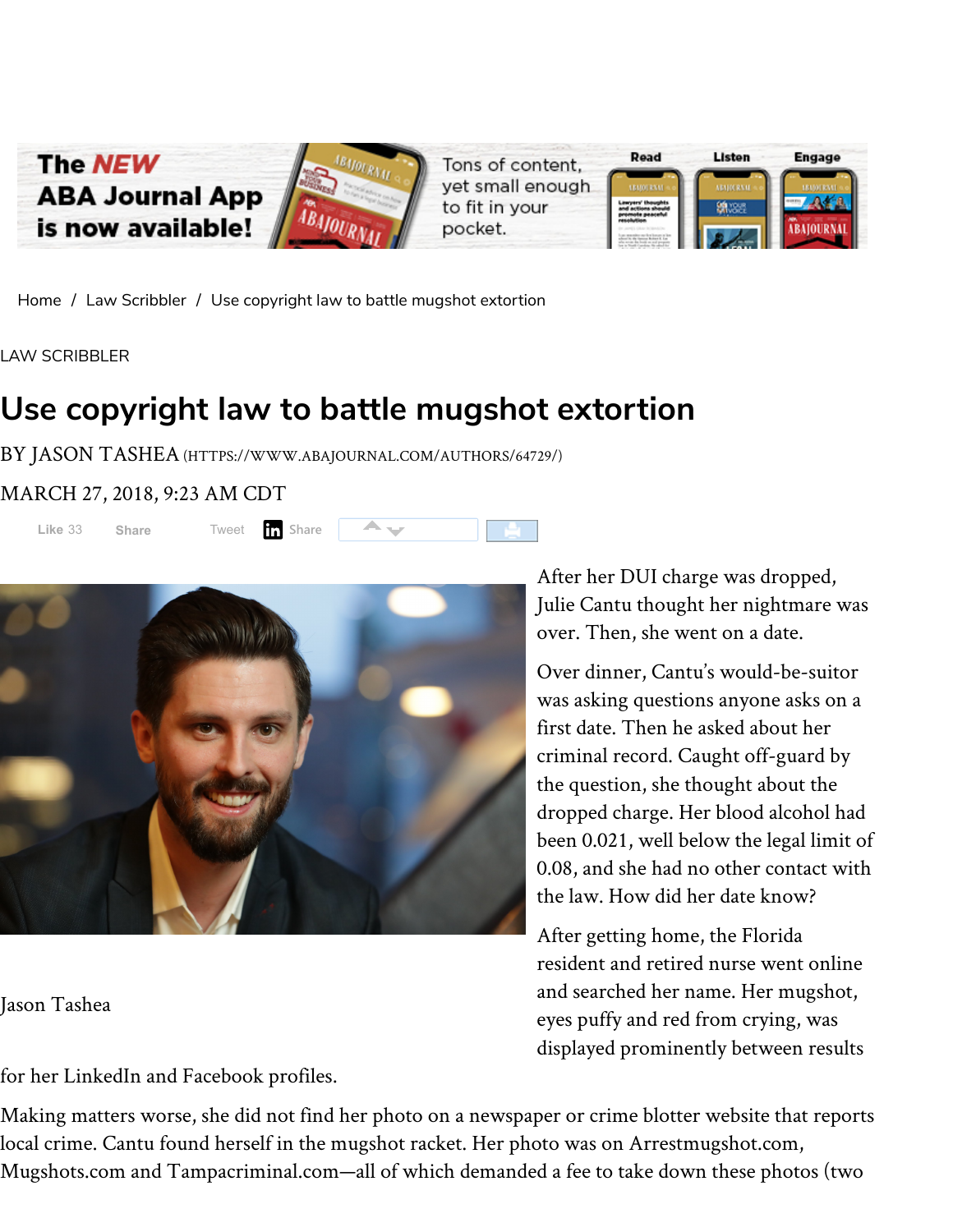of these sites, arrestmugshot.com and tampacriminal.com, are no longer active, with the latter now redirecting to a lawyer's website).

After paying \$175 to one site to take down the photo, she found her mugshot pop up on another, which asked for even more money. An exploitative game of online whack-a-mole had begun.

Cantu says she worried that the photo was "going to be there the rest of my life."

From what we post online to what is posted about us, our internet profiles are defining. While there have been attempts to curb mugshot websites by state governments and tech companies, this extortion racket is alive and well. It is an ongoing, national problem that requires a new solution, bringing together police and communities against these nefarious websites. To fight back, law enforcement agencies must flex their legal ownership of mugshots to combat this destructive practice.

An estimated 70 million Americans have a criminal record, making this a national issue.

Yet having a criminal record does not mean a person was found guilty or even charged with a crime. At a bare minimum, it means a person was arrested and then let go. Regardless of the legal outcome of an arrest, there is likely a commemorative mugshot, which can find its way online. Even if the individual expunges their record and mugshot, the legal process of erasing a criminal record, the internet never forgets—in part due to mugshot websites.

The individual struggle against these websites is well-documented

[\(https://www.nytimes.com/2017/06/03/opinion/sunday/innocent-until-your-mug-shot-is-on-the-internet.html\)](https://www.nytimes.com/2017/06/03/opinion/sunday/innocent-until-your-mug-shot-is-on-the-internet.html),  $\operatorname{afterting}$ employment, housing and potential relationships[\(https://motherboard.vice.com/en\\_us/article/7xzn4x/dating-app-gatsby](https://motherboard.vice.com/en_us/article/7xzn4x/dating-app-gatsby-doesnt-want-you-to-swipe-right-on-criminals)doesnt-want-you-to-swipe-right-on-criminals). Seventy-seven percent of employers Google job applicants, according to the job-posting website Monster.com [\(https://www.monster.com/career-advice/article/hr-googling-job](https://www.monster.com/career-advice/article/hr-googling-job-applicants)applicants). And it is an unanswered question as to whether turning down tenants based on their criminal records violates the Fair Housing Act.

Hiring and renting policies like these are commonplace and uniquely hurt minority job candidates and renters. While black people are 13 percent of the U.S. population

[\(https://www.census.gov/quickfacts/fact/table/US/PST045216\)](https://www.census.gov/quickfacts/fact/table/US/PST045216), they make up 33 percent of those in our prisons and jails. Similarly, Hispanics make up 18 percent of the country and 23 percent of the prison population, according to the Department of Justice [\(https://www.bjs.gov/content/pub/pdf/p16.pdf\)](https://www.bjs.gov/content/pub/pdf/p16.pdf). About 95 percent of people in prison will re-enter society after their sentence.

Completing a sentence, however, does not mean the punishment is over. Those with a conviction have to disclose their record on job and loan applications, while other states limit the right to vote based on a criminal record. As for mugshots, they can follow people, with or without a conviction, like a scarlet letter into perpetuity.

For those like Cantu who have the tenacity to take on these websites, it can be an expensive and timeconsuming endeavor. After paying the \$175, Cantu says another site asked for \$500 to take her mugshot down. Compounding this individual economic burden, by one account [\(http://cepr.net/documents/publications/ex-offenders-2010-11.pdf\)](http://cepr.net/documents/publications/ex-offenders-2010-11.pdf), criminal records as a hurdle to employment could cost the U.S. economy up to \$65 billion a year.

All the while, the existence of these sites does not improve public safety.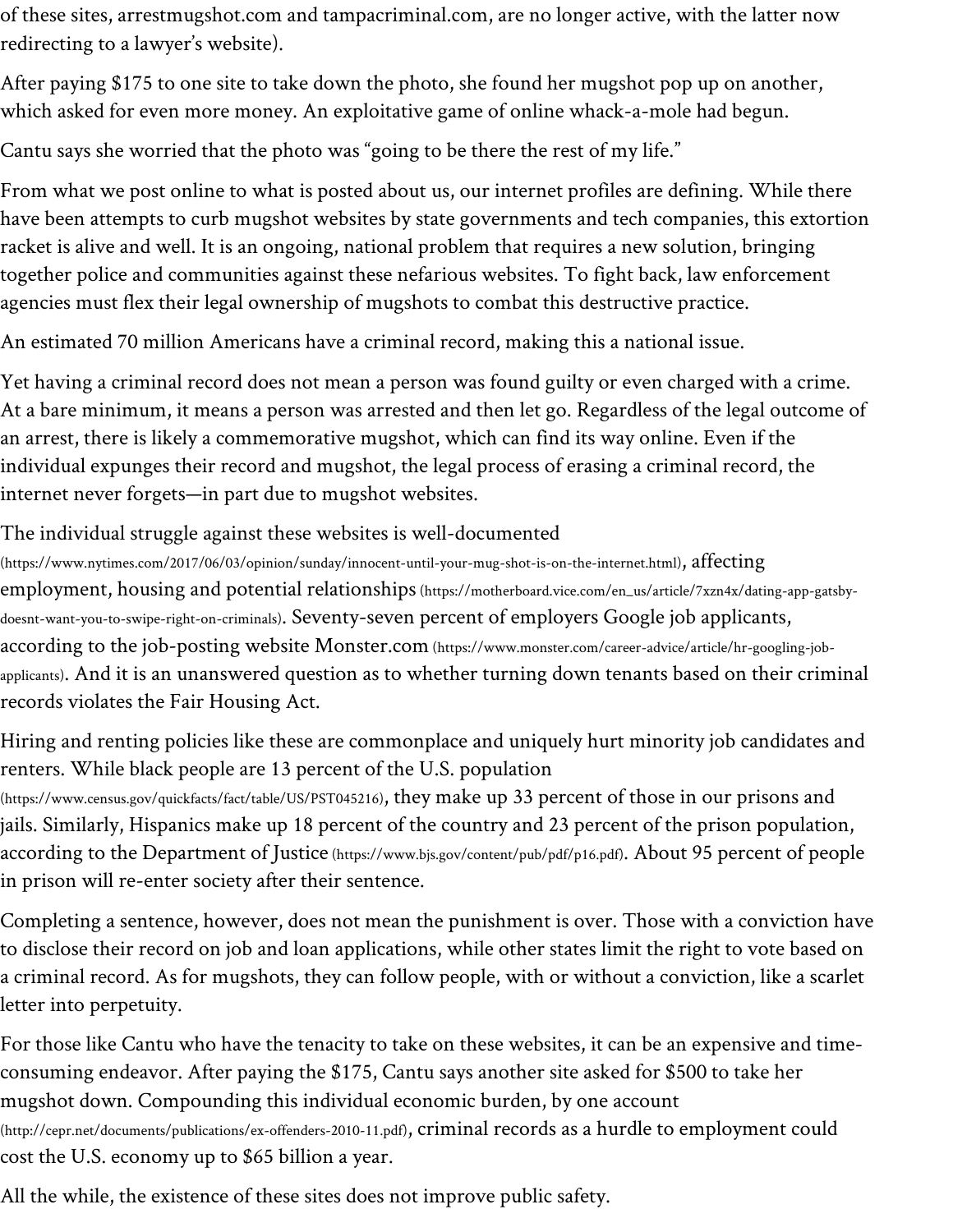States have attempted to rein in these websites with dubious impact. According to the PEW Charitable Trusts[\(http://www.pewtrusts.org/en/research-and-analysis/blogs/stateline/2017/12/11/fight-against-mugshot-sites-brings-little-success\)](http://www.pewtrusts.org/en/research-and-analysis/blogs/stateline/2017/12/11/fight-against-mugshot-sites-brings-little-success), 18 states have passed laws to restrict mugshot websites, including a ban on charging money to take down photos, limiting private sector access to mugshots and requiring that mugshot sites are accurate and reflect official records.

Even when people take steps to expunge their criminal records, these websites have no interest in reflecting the updated and accurate records. As one prominent mugshot website states: "As you may be aware expungement and pardon only apply to certain government agencies' databases, and not all of them. Certainly (sic) not to the private sector."

Due to the industry's response, PEW points out that the success of these laws is limited. Mugshot sites continue to extort residents in states with these regulations, including California, Georgia, Illinois and Texas.

Outside of government, Google attempted to ameliorate the problem by deindexing mugshot websites from their search results in 2013. However, Sarah Esther Lageson, an assistant professor at Rutgers University, writes in her forthcoming book, *Digital Punishment*, that mugshot websites worked around Google's changes. As a subsequent, devastating consequence, many people reported that their mugshots proliferated on the search engine.

The internet's seeming lawlessness and lack of jurisdiction can make this problem seem intractable. It is not.

Police departments around the country are in the unique position to serve and protect those like Cantu by using existing copyright law to support their community and fight back against the mugshot racket. Doing so provides a unique opportunity to combat online extortion and improve community-police relationships.

Mugshots hold an administrative purpose in the criminal justice system, so their existence will likely continue. This means that open records laws will continue to usher these photos online. (An exception to this rule is a 2016 ruling from the 6th U.S. Circuit Court of Appeals, which held [\(http://www.opn.ca6.uscourts.gov/opinions.pdf/16a0164p-06.pdf\)](http://www.opn.ca6.uscourts.gov/opinions.pdf/16a0164p-06.pdf) that a federal agency can, on a case-by-case basis, decline a Freedom of Information Act request for a mugshot due to privacy concerns.)

This makes it easy for mugshot websites to collect photos and start the cycle of extortion. To this end, police departments have a responsibility, as the creators of these pictures, to mitigate their harm.

In the U.S., the default copyright holder of a photo is the person or organization that took the photo, not the person in the image. In the case of mugshots, this is most likely the law enforcement agency.

When someone without permission posts copyrighted material to the Internet, the owner of the copyright can use the Digital Millennium Copyright Act to send a takedown notice. If the site refuses, the unauthorized publishing of this material can cost a site up to \$150,000 in penalties per photo, as Amanda Lewendowski [\(https://www.theatlantic.com/technology/archive/2014/02/our-best-weapon-against-revenge-porn-copyright](https://www.theatlantic.com/technology/archive/2014/02/our-best-weapon-against-revenge-porn-copyright-law/283564/)law/283564/) wrote in 2014 regarding a similar argument made against revenge porn websites.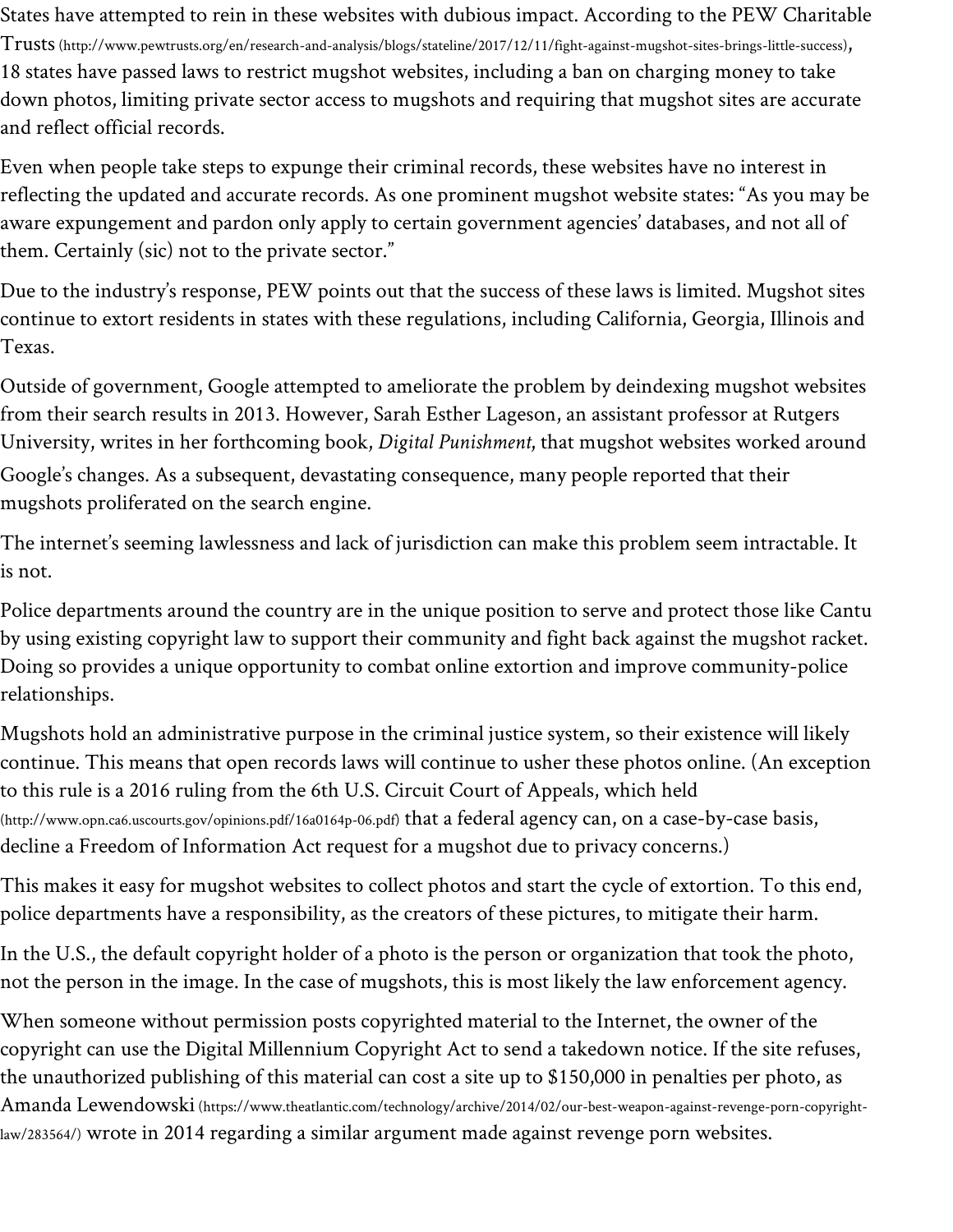Because police departments will hold multiple copyrights to photos on these websites, they would be able to take down hundreds at a time. By using the DMCA for its intended purpose, police departments will help tens of thousands of people— from Baltimore to Oakland—and earn goodwill in their communities.

That said, using the DMCA in this manner is not a silver bullet.

First, some governments—such as the federal government—do not allow themselves to own copyrights. In the absence of a copyright, a DMCA takedown notice will not work. This is an impediment that each jurisdiction will have to consider. Depending on local laws, one potential solution is contracting a private, third-party vendor to take the photos and act as owner and party to the DMCA takedown notices.

Second, some of these websites do not use American servers, so they can be hard to reach legally. Nearly half of the world has signed the World Intellectual Property Organization Copyright Treaty the basis for the DMCA—and it obliges each signatory to accept each other's takedown notices. So there is a mechanism to go after off-shore perpetrators.

However, enforcement is not uniform. Adding challenges, a country that did not sign the WIPO treaty could host a mugshot site, putting the site beyond reproach.

Third, an entrepreneurial police department undertaking this challenge would have to find the mugshots from their department spread across dozens on websites to send the appropriate takedown notices. To make this practice more efficient, police departments could keep a list of hash values—a unique, fixed identifier—associated with their mugshots.

This technology, like Microsoft's PhotoDNA, already exists and is being deployed to curtail the spread of child pornography online. Its use could streamline and largely automate the process to battle mugshot extortion.

These complications must be considered, but they do not foreclose on this novel approach that will help our family members, friends and neighbors with a record.

While the internet can challenge our notions of law and justice, the DMCA can be a powerful tool to help those who are victims of mugshot websites. The police, whether they know it or not, are uniquely positioned to help people like Julie Cantu.

After her arrest and the subsequent fallout, Cantu says it took her three years to have a glass of wine in public again. Having moved to a new city since the arrest, the experience still leaves her feeling "paranoid" and uneasy around the police.

"It's just one of those things that stays in the back of your mind," she says.

Now, eight years and an expungement later, Cantu's mugshot can still be found online.

It is time that police departments take a leadership role to end this exploitative cycle. Allowing extortion to continue unabated is not an acceptable alternative.

*Give us [feedback,](https://www.abajournal.com/contact?referrer=https://www.abajournal.com/lawscribbler/article/use_copyright_law_to_battle_against_mugshot_extortion) share a story tip or update, or report an error.*